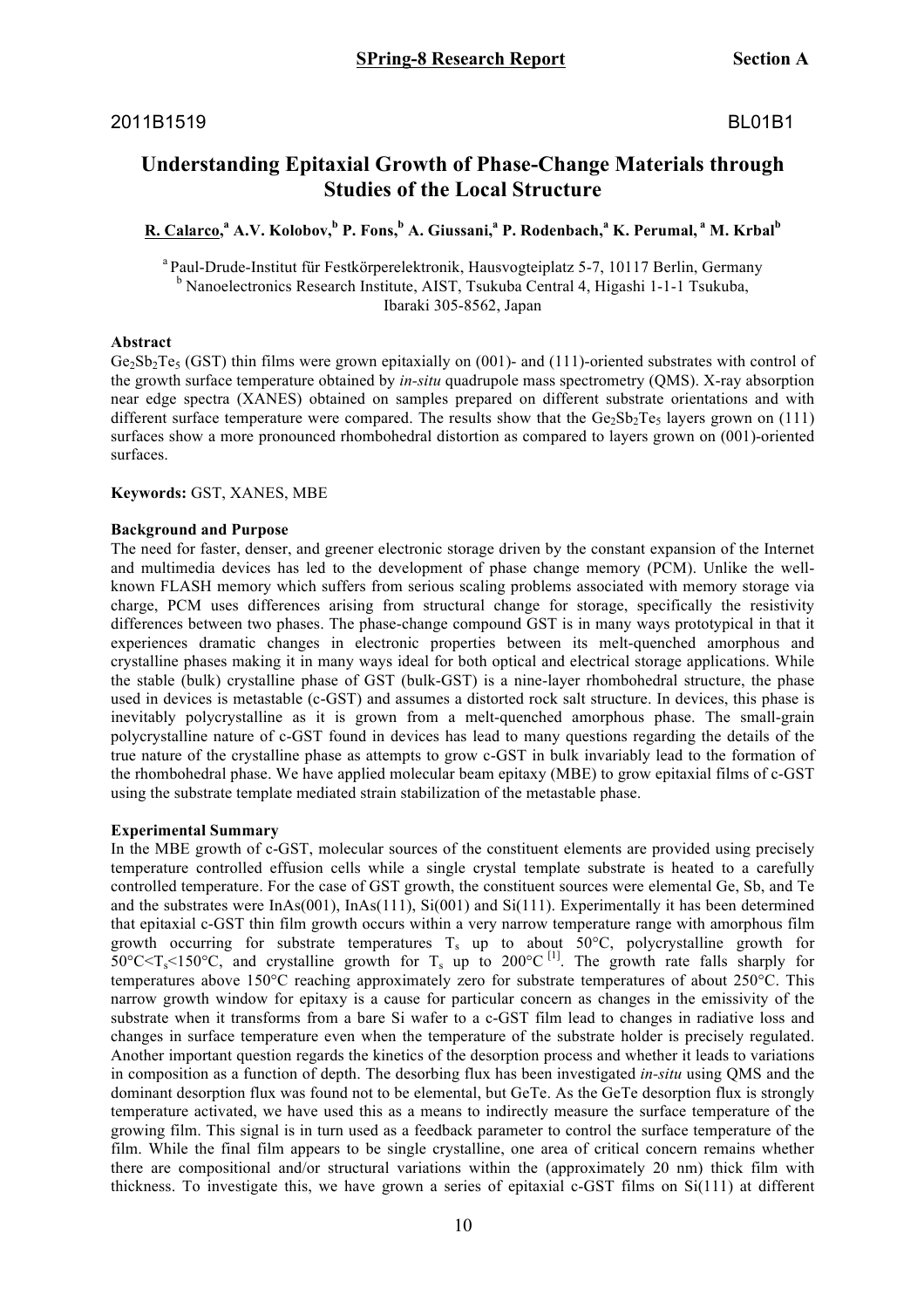substrate temperatures with varying levels of GeTe desorption rates as measured by *in-situ* QMS. Each film grown on  $Si(111)$  and on  $Si(001)$  was capped by a 2 nm thick layer of amorphous  $ZnS-SiO<sub>2</sub>$  alloy to inhibit oxidation due to air exposure. In contrast samples grown on InAs(001) and InAs(111) were uncapped. The epitaxial growth by molecular beam epitaxy (MBE) of GST on InAs(001) and InAs(111) is reported in Katmis et al. <sup>[1]</sup> while the one on Si(111) in Rodenbach et al. <sup>[2]</sup>. The growth by MBE of GeTe thin films on highly lattice-mismatched  $Si(111)$  substrates is reported in Giussani et al. <sup>[3]</sup>.

Ge K-edge XANES measurements were done at BL01B1 in fluorescence mode at room temperature using a PILATUS detector in glancing exit geometry. In the experiment, the x-ray beam was directed at each sample at an incidence angle of three degrees, giving rise to an x-ray footprint on the sample of approximately 3 x 10 mm. A 100,000 element solid state detector (PILATUS) was setup orthogonally to the sample via a 1D Soller Slit cover to ensure that only fluorescence photons from the sample could reach the detector. The incident energy of the x-ray beam was then scanned through the Ge K-edge (11110 eV) over an approximately 1 keV range. The detecting elements of the PILATUS were configured in rows of approximately 200 (170 micron square) elements tall and approximately 500 (columns) elements along the x-ray axis. Each of the 200 rows were individually integrated along the column (x-ray) axis to yield 200 values for the integrated intensity each corresponding to a different exit angle for the fluorescence photons leaving the sample. The increased absorption of the x-ray fluorescence signal for small exit angles results in surface sensitive data as only photons emitted near the surface of the sample are able to reach the detector. The estimated best depth resolution is on the order of 1 nm. Each measurement was repeated twice and the obtained spectra were indistinguishable.

#### **Results and Discussion**

In Fig. 1, XANES spectra for GeTe grown on InAs(001) and InAs(111) are compared. One can see that while the overall features are very similar, the amplitude of the features is larger for the InAs(111) indicating a stronger short-range order, especially the feature at 11133 eV that is due to the presence of rhombohedral distortions [4].



Fig. 1. XANES spectra for GeTe grown on InAs(001) and InAs(111)

The same trend was also observed for GST grown on InAs(001) and InAs(111) as shown in Fig. 2.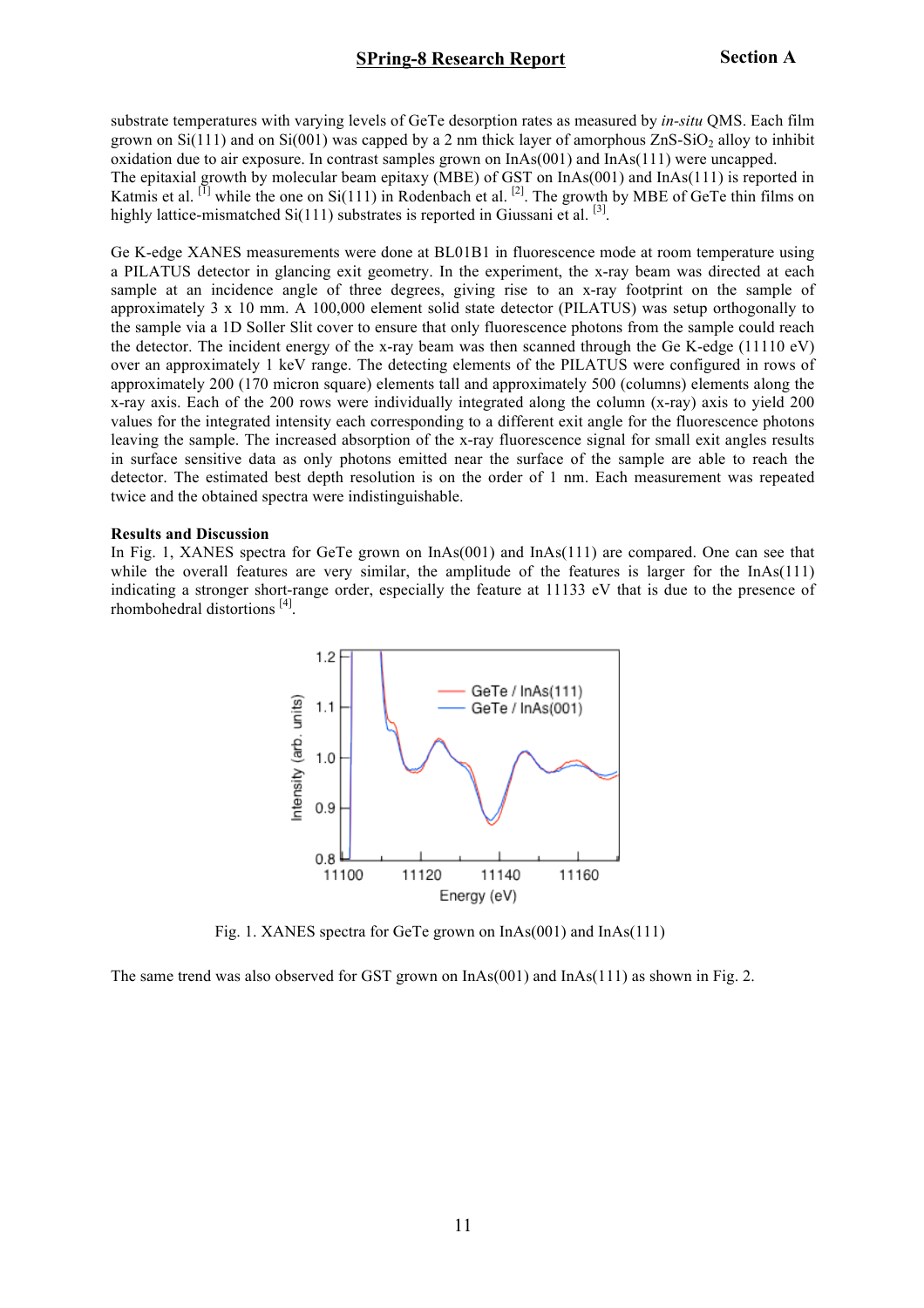

Fig. 2. XANES spectra for GST grown on InAs(001) and InAs(111)

In the zoomed image (Fig. 2 right) one can see that for the GST/InAs(001) the feature at 11133 eV is completely smeared out, while it is clearly observed for the case of the InAs(111) substrate. In addition, one can see that for the  $InAs(111)$  substrate the white line intensity is lower and a slope is less steep than for the InAs(001) case. A lower white line and the less steep slope suggest that the structure is locally more rhombohedrally distorted. The observed shift of the features at higher energies (11145 eV) indicating a shorter Ge-Te bond in the InAs(111) case is in agreement with the previous arguments <sup>[5]</sup>.

Unexpectedly, we found that the layers grown on Si(001) substrates were oxidized despite otherwise identical growth conditions (Fig. 3), as is evidenced by an appearance of a strong feature around 11110 eV<sup>[6]</sup>, characteristic of Ge-oxide. As AFM measurements (not shown) indicate the presence of a rough surface for growth on  $Si(001)$ , suggesting that the oxidation may be a result of voids originating from the abutting of rhombohedrally distorted islands on the growth surface.



Fig. 3. XANES spectra for GeTe grown on  $InAs(001)$  and  $InAs(111)$  and on  $Si(001)$ 

We have also studied the effect of the growth conditions (substrate temperature and GeTe desorption rate) on the sample structure of GST grown on Si(111). In this experiment, the samples were capped by ZnO- $SiO<sub>2</sub>$  to prevent oxidation. XANES data for two c-GST epitaxial samples for which 20% and 50% GeTe desorption rates were measured *in-situ* by QMS show that although the GeTe desorption rate more than doubled between the two films, no change in local structure about Ge atoms between the surface and bulk can be detected strongly suggesting that that the samples are uniform structurally along the growth direction. In a series of XANES scans for all films, a small feature near 11117 eV can be seen to appear in films with a slightly higher concentration of Ge corresponding to approximately a  $Ge_2Sb_1Te_5$  composition, while the remaining films have a  $Ge_2Sb_2Te_5$  composition. GeTe desorption rate was used to estimate the stoichiometry, using as a reference samples prepared with the same approach and measured by Rutherford backscattering. The depth dependent XANES signals for these two samples also confirms that the local structure about Ge atoms is the sample on the surface as the bulk, with both spectra indicating a slightly